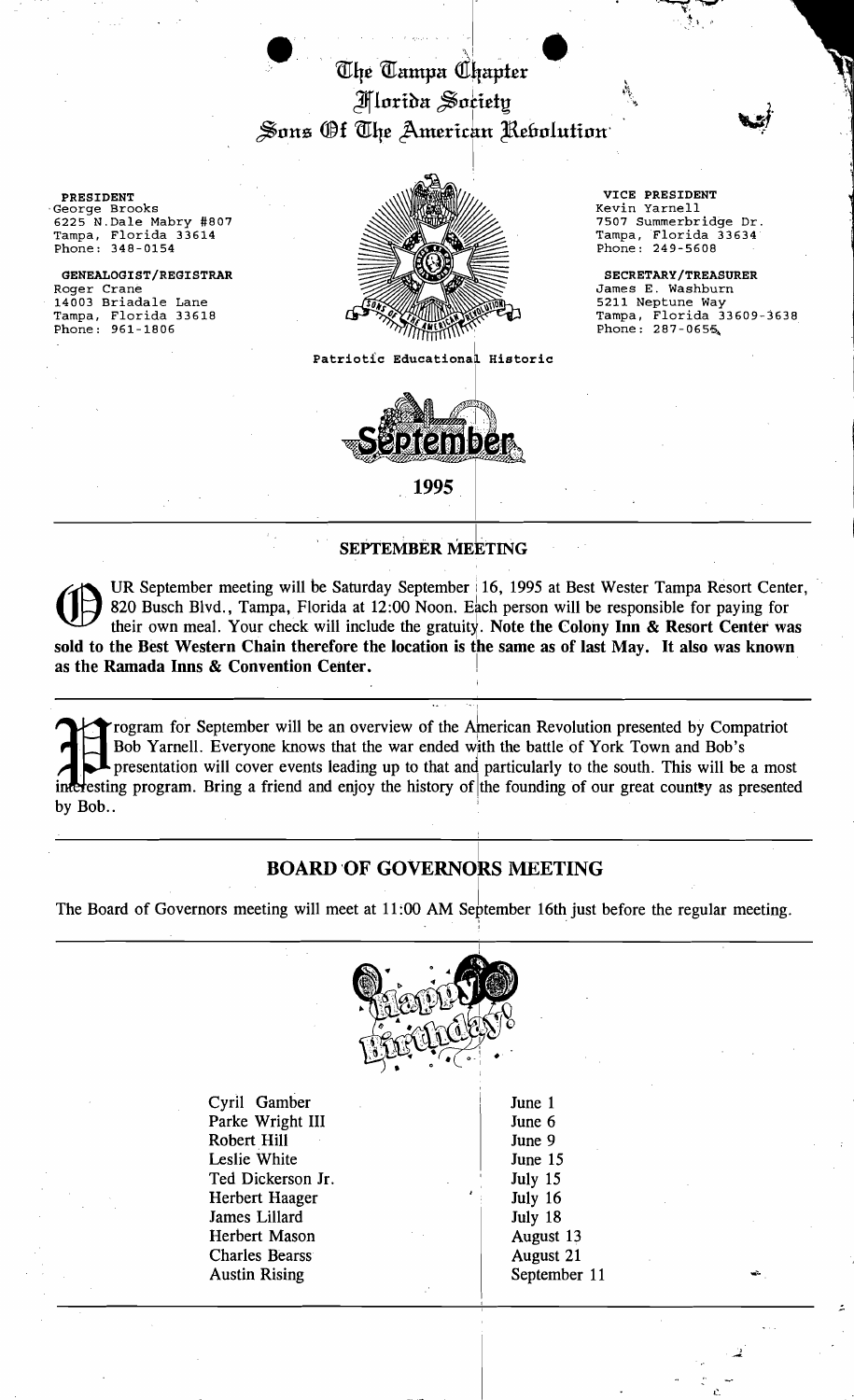

## **CONSTITUTION WEEK**

## **SEPTEMBER 17 - 23**

#### TAMPA CHAPTER SAR

., •

MINUTES OF THE REGULAR MEETING HELD MAY 20, 1995 AT THE COLONY HOTEL AND CONFERENCE CENTER, EAST BUSCH BOULEVARD, TAMPA, FLORIDA

President George Brooks called the meeting to order at 12:05 PM.

Chaplain Larry Huntley, Secretary Jim Washburn gave the invocation.

The Pledge of Allegiance to the flag was led by Martin Miller and the SAR pledge was led by President Brooks.

President Brooks introduced the guest present Mrs. Arline Rising and Mrs. Jeanne Mason. Mrs. Fimi Richie came in later.

The minutes of the April meeting were corrected as to the information regarding the presentation of ROTC medals to the effect that Jim Washburn presented a ROTC medal tat the University of Tampa and that Jim Chambers presented the Army and Air Force ROTC medals at USF. Otherwise the minutes of the April meeting were approved as printed.

Secretary/Treasurer Jim Washburn reported that he had received inquires regarding SAR membership from two men and had passed on to Registrar Roger Crane the information regarding them. Both apparently have closely related relatives who are SAR and/or DAR so filling out their application forms and getting them approved at the National and State level should be no problem.

Jim reported the certificate folders had been received from National ant that the BOG had authorized buying 10 more Certificates of Appreciation.

Also Fred Pachoud's address is now 11215 Hannaway Drive, Riverview Drive 33569-3909.

The financial report for the year to date shows:

| Income             | S  | 280.72  |
|--------------------|----|---------|
| Expense            | \$ | 206.56  |
| Net Income         | S  | 74.16   |
| Chapter Funds 1/1  | \$ | 1307.83 |
| Chapter Funds 5/20 | S. | 1381.99 |

Chapter dues of \$90.00 and expense reimbursement from the Florida Endowment Trust Fund of \$87.75 were the major income items. The expense of the Yearbook and the Newsletters was the major expense. The dues are only those received in '95 for '95.

President Brooks lamented that his precious black memo book had ben stolen and that he was at somewhat of a loss without it. He has replaced it with a new book and has in mind having "Bible" printed on it in hopes that it would not appeal to any other thief.